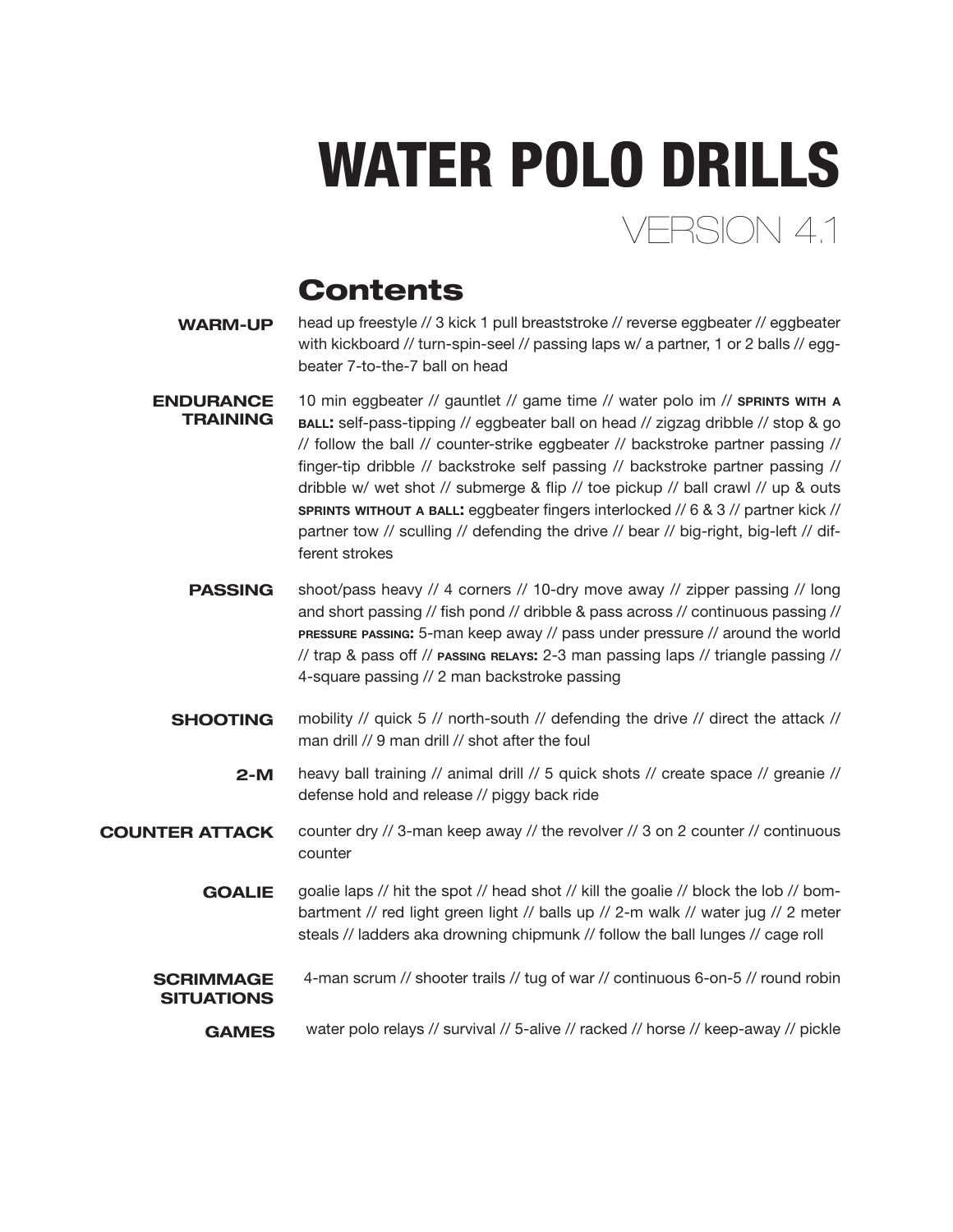Eggbeater: wall push-off eggbeater // eggbeater on chair // reverse noodle eggbeater // duck walk BALL HANDELING: bounce ball // faking // dunking // ball control DRIBBLE: pinball dribble // frogger dribble // dribble tag // zigzag dribble // 180° turn spin // spin like a ninja Passing: sandlot drill // two feeding one // Circle Passing: hot potatoe // whirl pool // keep away circle // bull in the ring SHOOTING: ring the bell // 1-minute man BEGINNER DRILLS DEFENSE step-over // 4-5 trap // ladder // 2-4 drop // m (gap) // 4-1 (man down)

OFFENSE set // umbrella // double set // gap // square drives // rotating set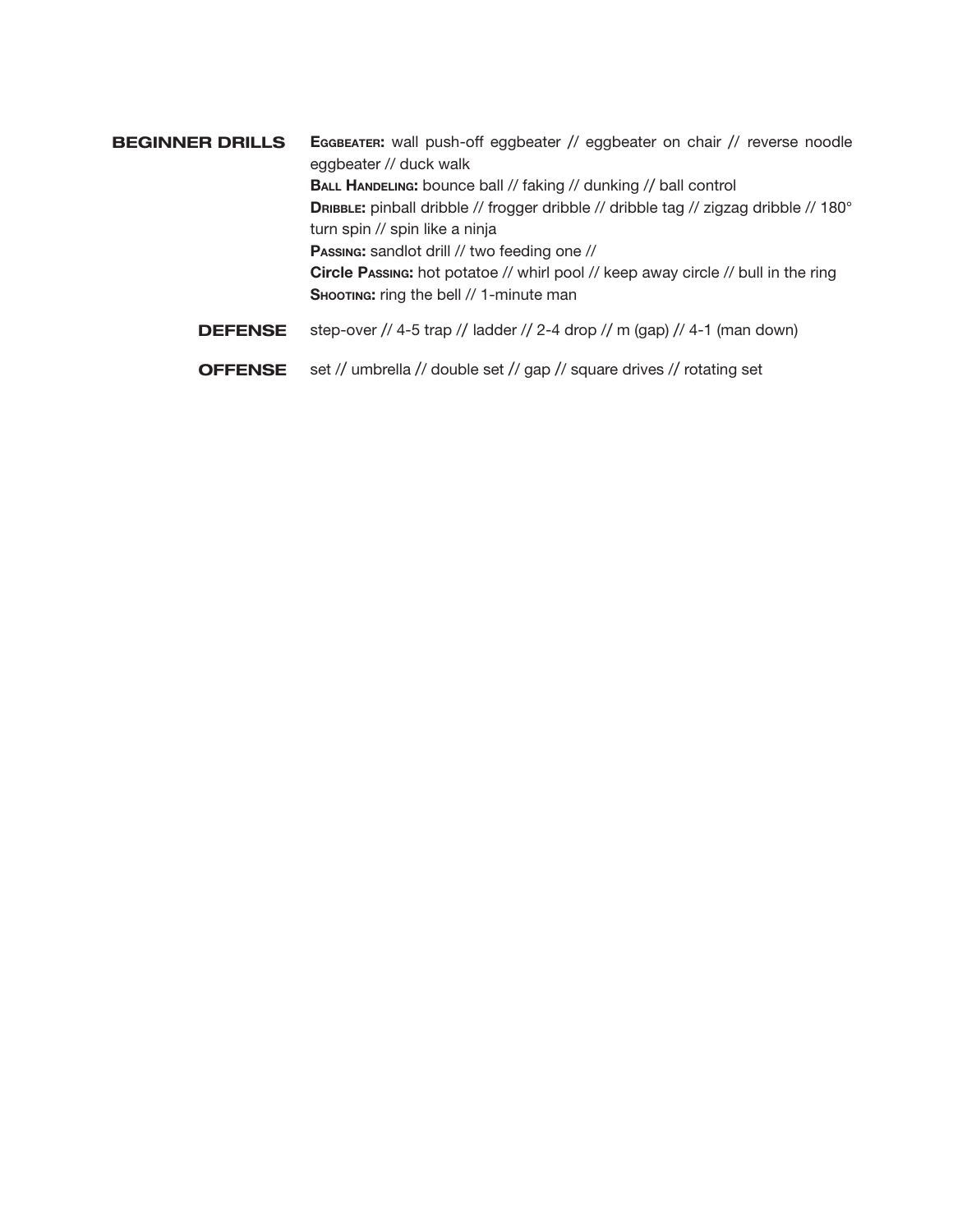### Endurance Training

10 min eggbeater // gauntlet // game time // water polo IM // sprints

For 30 seconds eggbeater elbows & chin out of the water as high as possible.<br>**10 MIN EGGBEATER** Best for the next 30 seconds **Many 45s** Eastboater elbows out 8.15s rest Rest for the next 30 seconds. Vary: 45s. Eggbeater elbows out & 15s. rest.

Set of four different eggbeater drills used for strength training the legs. These<br>
GAUNTLET see he dans in any order for a vanish lank of time and see he wood in age. can be done in any order, for a varying lenth of time, and can be used in conjunction with many other drills to add eggbeater conditioning. Drills: Face to Face (With a Partner): hips up, hands on partner's bicepts, hand fighting to have your arm inside of your partner's arm so that you can control him. // Back to Back: both partners go back to back & interlock arms, trying to eggbeater their partners out of position. // Jump Claps: all players start with hips up, knees close to chest, while sculling. On the whistle all players jump as high as they can out of the water and clap while counting out loud how many claps they have done. // Dunking: all players try to dunk all of the other players. This one is by far the most fun to watch, the players get to practice being competative under duress. No rules, just dunking. Vary: Make sure no one drowns.

GAME TIME Game time is a 28 minute drill used to simulate the maximum amount of effort that should be given for a 28 minute water polo game with 7 minute quarters. The goal of the drill is to make the players work as hard as possible for 28 minutes while working at both sprinting and intensive eggbeater drills.

> Players start on the 2 meters ready to sprint across the pool to the adjacent 2 meters and back, swimming heads up freestyle, using hip overs to change direction. When the players gets back they immediatly get elbows out of the water.

> Once the whole team has elbows out of the water use an eggbeater drill to keep players at 100% intensity. Eggbeater sets: elbows out of water for 30 seconds // gauntlet drills: eggbeater claps: dunk the other players, etc.

> Vary: Get the players to work harder by offering a reward: the first two players who finish each sprint can rest for the remainder of the drill. Instead of running the drill for 28 minutes, run the drill excusing 2 players at a time until the last two players finish.

4 strokes in I.M. order but replaced with water polo variations. Butterfly: Egg-<br>WATER POLO I.M. the started to start as a secret bushing lasses in a local start fundation beater body as high as possible while keeping knees close to chest. Explosive breaststroke kick to get as high out of the water as possible. Lunge forward with Butterfly arms smoothly into water while shooting hips up out of the water. Backstroke: Eggbeater on your back high out of the water with your head looking past your feet. One arm is by your side while the other is streamlined until you take a stroke, rotating arms. Swimming at 45 degree angles, when taking a stroke also change directions. Breaststroke: Same as butterfly but finishing with breaststroke arms forward. Freestyle: Same as backstroke but on stomach.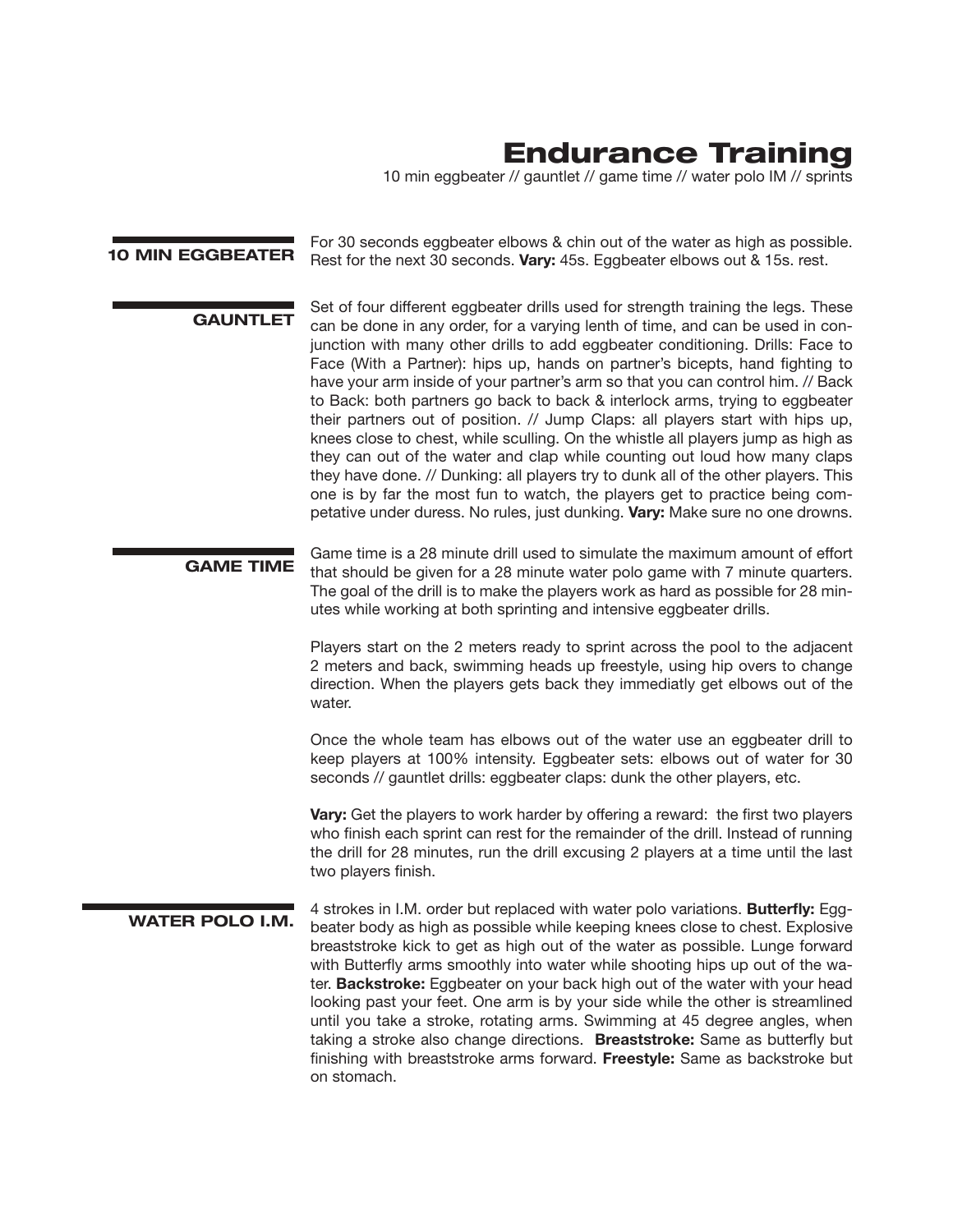| <b>SPRINTS WITH A BALL</b>                  | self-pass-tipping // eggbeater ball on head // zigzag dribble // stop & go // fol-<br>low the ball // counter-strike eggbeater // backstroke partner passing // finger-<br>tip dribble // backstroke self passing // backstroke partner passing // dribble w/<br>wet shot // submerge & flip // toe pickup // ball crawl // up & outs |
|---------------------------------------------|---------------------------------------------------------------------------------------------------------------------------------------------------------------------------------------------------------------------------------------------------------------------------------------------------------------------------------------|
| <b>SELF-PASS-TIPPING</b>                    | Facing foreword, tip ball rapidly using only fingertips while raising the ball until<br>arms are straight and then back down in front of face.                                                                                                                                                                                        |
| <b>EGGBEATER BALL ON</b><br><b>HEAD</b>     | Ball on middle of the head, not forehead, weaker kids just touch ball with two<br>hands, stronger kids interlock fingers on top of ball.                                                                                                                                                                                              |
| <b>ZIGZAG DRIBBLE</b>                       | Dribble Changing directions 45° every 2-3 strokes. Vary: When changing direc-<br>tions pick-up ball to fake pass // put ball on water and keep going // change<br>pick-up hand // bounce ball when changing directions // reel with the ball //<br>spin with the ball.                                                                |
| <b>STOP &amp; GO</b>                        | Stop and go on whistle. Vary: change directions on whistle // change back-<br>stroke to freestyle and back again on whistle // stop and eggbeater on whistle<br>// stop and pick up ball in shooting position on whistle.                                                                                                             |
| <b>FOLLOW THE BALL</b>                      | Players watch the coach who has a ball and follow the direction the coach puts<br>the ball. Coach puts ball overhead, and players jump as if to intercept a pass.<br>Vary: give players a ball. // players driblble with eggbeater // players verticle<br>eggbeatering while pump faking.                                             |
| <b>COUNTER--STRIKE</b><br><b>EGGBEATER</b>  | 1st whistle means dribble. 2 whistles mean pick ball up. 3 whistles means shot<br>to water. 4th whistles means pass to someone. Teaches triple threat. Players<br>must look left, right, behind to develop awareness.                                                                                                                 |
| <b>BACKSTROKE</b><br><b>PARTNER PASSING</b> | Dribble towards partner who is backstroking. Pass to backstroker and continue<br>swimming. Backstroker catches dry and passes back dry or wet. Vary: after<br>passing to backstroker revert to backstroke in opposite direction. Backstroker<br>then reverts to crawling and then pass.                                               |
| <b>FINGER-TIP DRIBBLE</b>                   | Regular dribble drive across the pool except that the players continually push<br>the ball forward with the tips of their fingertips.                                                                                                                                                                                                 |
| <b>BACKSTROKE SELF</b><br><b>PASSING</b>    | Swim backstroke while eggbeatering for more control. Between strokes flip ball<br>into the air, continue full stroke, and catch ball on the way down quickly releas-<br>ing to repeat motion for length of the pool. Vary: Freestyle kick // take two full<br>rotations before catching.                                              |
| <b>DRIBBLE W/WET</b><br><b>SHOT</b>         | Regular dribble drive except that every 3-4 strokes players practice different<br>wet shots during the course fo the lap.                                                                                                                                                                                                             |
| <b>SUBMERGE &amp; FLIP</b>                  | Regular dribble drive except that in the course of his natural stroke the player,<br>using the pressure of the ball to maintain control, pushes the ball underwater<br>and behind him, finally using a wrist pass to flip the ball back in front of him to<br>finish his stroke and repeat the process.                               |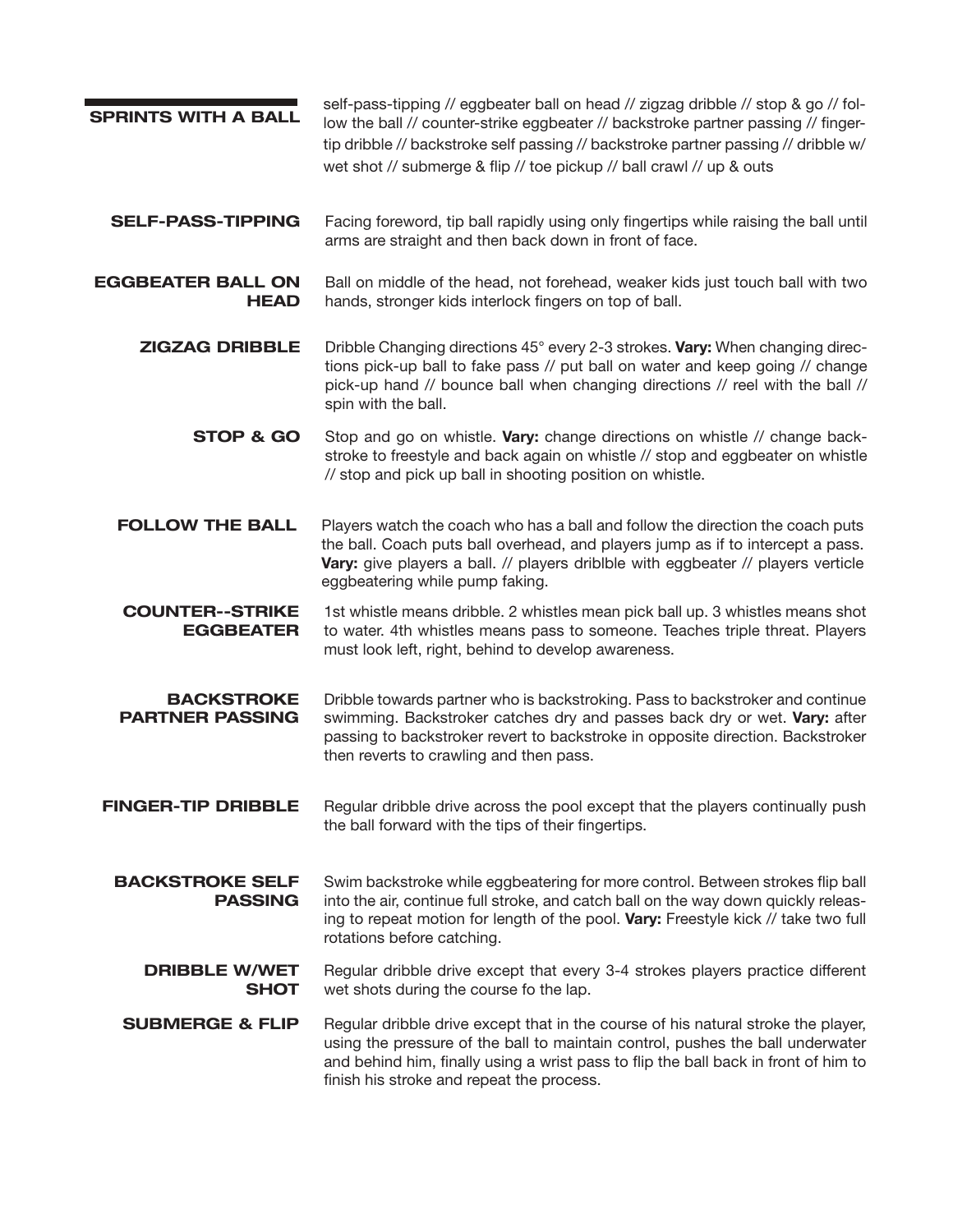TOE PICKUP Player swims backstroke while eggbeating, starting off by letting the ball float a little ways behind. The player uses flips the ball up with his foot to catch a dry self pass, placing the ball back in the water continuously until the lap is completed.

**BALL CRAWL** Regular dribble drive except that the player maintains control of the ball in one hand the entire lap without letting the ball go. Players practice controling the ball by pushing the ball into the water and bouncing the ball off of the water to push it forward as opposed to grabbing or hooking the ball.

- UP & OUTS A variation of laps ending in getting out of the pool & getting back in, usually with an exercise done while out of the water. Vary Laps: use a combination of sprints without a ball during the laps to make this seem less dull. Vary Exercise: pushups // dips // sit ups // jumping jacks // single leg squat // stretch cord exercises
- SPRINTS WITHOUT A **BALL** eggbeater fingers interlocked // 6 & 3 // partner kick // partner tow // sculling // defending the drive // bear // big-right, big-left // different strokes

EGGBEATER FINGERS INTERLOCKED Facing forwards both hands on head with fingers interlocked. Keep elbows up high and head out of water. Challenge kids to eggbeater up as high as they can go, past chest if possible.

> 6 & 3 Sprint 6 strokes forward, reverse, 3 strokes back. Vary: 6 strokes backstroke 3 strokes freestyle and reverse.

**PARTNER KICK** Partners start opposite sides of narrow end. On whistle kick to meet partners in middle. With hands on partners' shoulders, force partner to the opposite wall. Vary: Use scissor kick, frog kick, flutter kick, and eggbeater

- **PARTNER TOW** Swim while dragging partner who is holding the other partners legs. Vary: The partner holding on can kick or eggbeater to help out.
	- **SCULLING** On back with feet first and toes out of water, hands underneath. Vary: On back head first // On Stomach with head first & heal braking water // on stomach with feat first while freestyle kicking to create resistance.
- DEFENDING THE DRIVE Eggbeatering backwards, on your side, in reverse, while sculling. Learn to pull water with your feet. Face forward not backward to pretend you are watching the driver. Practice on both sides.
	- **BEAR** Eggbeater drill with hands quicly roatating in front. Hands in a quick circular scooping motion infront of head. Hands should never pass shoulders.
	- BIG-RIGHT, BIG-LEFT After 3-4 strokes eggbeater hips up high with knees close to chest, explosive eggbeater kick to jump out of the water. First jump is to the right with the right hand, straight up and then down to the right. Second jump is the same to the left with the left hand. Third jump is straight up with both hands.
	- **DIFFERENT STROKES** Variety of swimming strokes to challenge endurance & add variety: head up // butterfly kick on back // backstroke // underwater // freestyle while eggbeating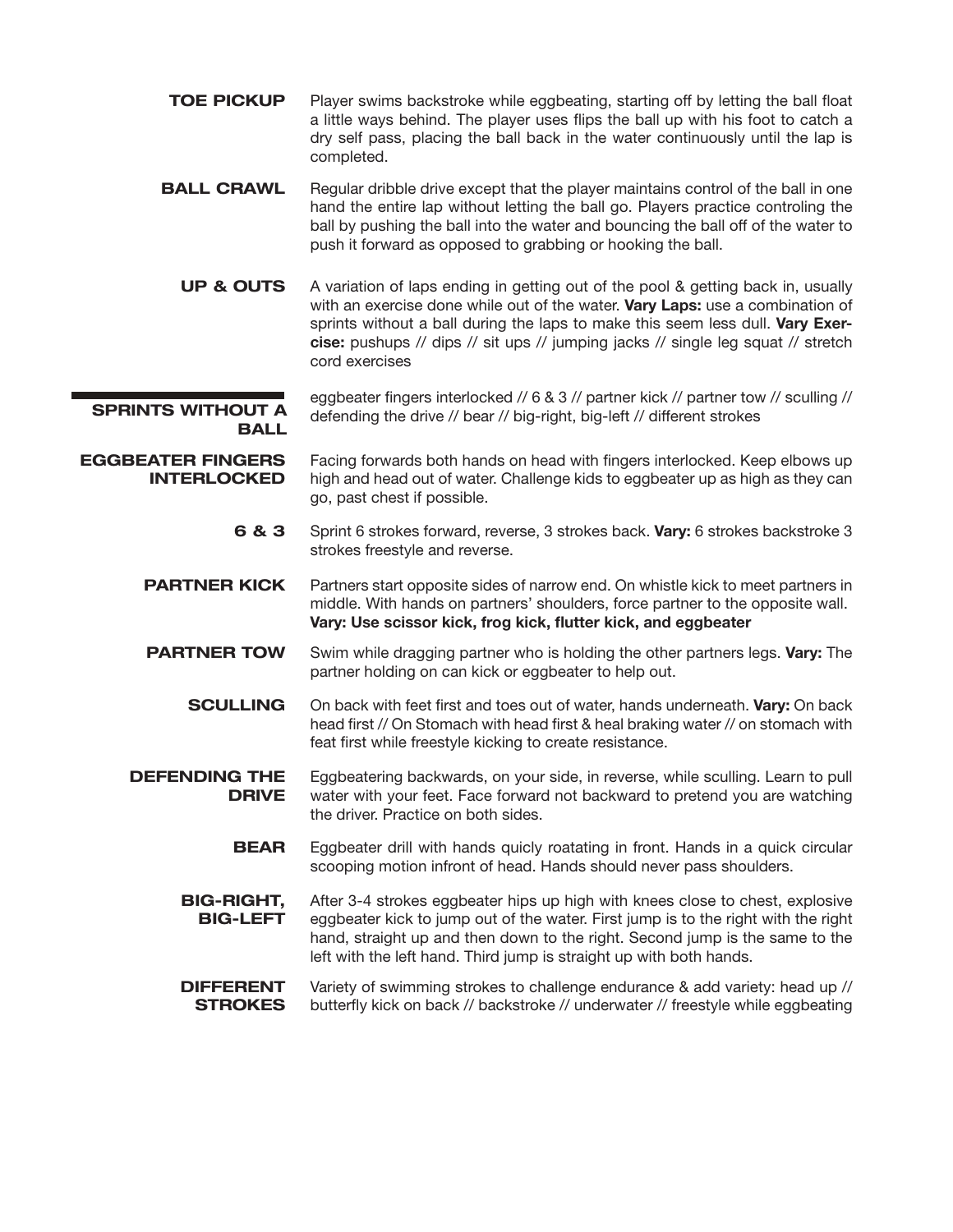### Passing

shoot/pass heavy // 4 corners // 10-dry move away // zipper passing // long and short passing // fish pond // dribble & pass across // continuous passing // pressure passing: 5-man keep away // pass under pressure // around the world // trap & pass off // passing relays: 2-3 man passing laps // triangle passing // 4-square passing // 2 man backstroke passing

| <b>SHOOT/PASS</b><br><b>HEAVY</b> | Eggbeater for 30 seconds ball on head to tire legs, immediately recieve a pass<br>and quick release shot or pass to the next person. Practice shooting under<br>duress similar to game situations. Vary: Use a Waited Ball: After legs are tired,<br>eggbeater chest out of the water and drop the ball to shoot or pass // Sprint:<br>Sprint a short distance, then work legs, then shoot or pass to the next person.                                       |
|-----------------------------------|--------------------------------------------------------------------------------------------------------------------------------------------------------------------------------------------------------------------------------------------------------------------------------------------------------------------------------------------------------------------------------------------------------------------------------------------------------------|
| <b>4 CORNERS</b>                  | 6 players or more. Begin with 4 players in a square (2 players on the posts and<br>the 3m, 2 players on the posts and 5m) an additional player at center cage and<br>the 7 meter line to pass, and a goalie. The player at the 7 meter line starts with<br>the ball and passes to whomever they wish in the square. This player catches<br>the ball dry and passes to another player in the square, who passes to another<br>who passes to the final player. |
|                                   | After all four players have recieved a pass the last player in the square passes<br>back to the original player at the 7m. This player in turn passes to the goalie<br>signaling everyone to rotate. While rotating the goalie passes to the next player<br>in line at the 7m. The ball should never stop moving in this drill, players must<br>think ahead and rotate early while watching for the ball.                                                    |
|                                   | Vary: shoot the ball instead of passing to the goalie.                                                                                                                                                                                                                                                                                                                                                                                                       |
| <b>10 DRY MOVE</b><br><b>AWAY</b> | Players line up with one ball, 4 meters apart. When the partners complete 10<br>dry passes they each move 2 meters further from each other, or one partner<br>moves 4 meters back                                                                                                                                                                                                                                                                            |
|                                   | Vary: Partners pass on the whistle // change number of passes // change dis-<br>tances moving back // change the time they have to complete each set of<br>passes // if they do not keep up with the whistle they have to do butterfly or<br>push ups // if either partner drops the ball at any time, both partners have to<br>swim butterfly or do pushups.                                                                                                |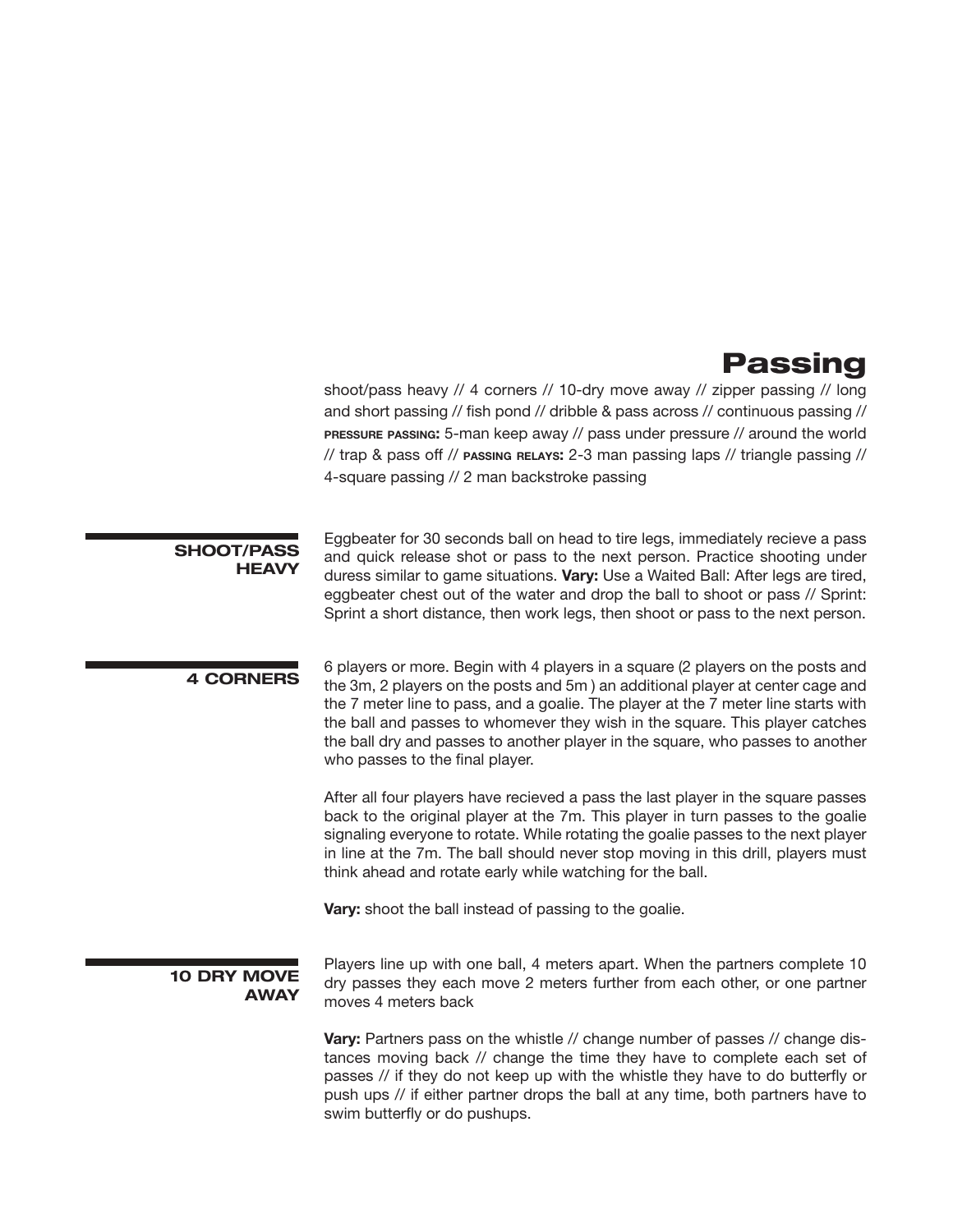| <b>ZIPPER PASSING</b>                      | Two rows lined up outside posts lengthwise. Ball starts closest to the cage,<br>players pass to the opposite line 1 at a time. The last man to receive ball drib-<br>bles toward the cage to start the drill over. This is a continuous drill and works<br>best with multiple balls in at once. Vary: Types of passes // Have players spin<br>or real before passing // last player to receive the ball dribbles toward the cage<br>to shoot before returning to the opposite line, goalie starts the drill with the first<br>pass. |
|--------------------------------------------|-------------------------------------------------------------------------------------------------------------------------------------------------------------------------------------------------------------------------------------------------------------------------------------------------------------------------------------------------------------------------------------------------------------------------------------------------------------------------------------------------------------------------------------|
| <b>LONG &amp; SHORT</b>                    | 3 players: two players 8m apart and one in the middle. Ball starts off with the<br>outside player who passes to the inside player who passes back to the outside<br>player. The outside player passes all the way to the other outside player while<br>the middle player turns around to recieve a pass from this player. The middle<br>player passes back again to the new outside player who again passes all the<br>way across to the other outside player.                                                                      |
| <b>FISH POND</b>                           | All players spread out in the pool, every 2nd or 3rd player has a ball. Players<br>practice constant movement while passing and catching dry. Vary: types of<br>passes // offense and defense // everyone swims backstroke // wet passes                                                                                                                                                                                                                                                                                            |
| <b>DRIBBLE &amp; PASS</b><br><b>ACROSS</b> | 2 man drill, partners spread across the length of the pool. One partner starts off<br>by passing all the way across dry and sprints toward his partner. Once the part-<br>ner catches the ball he gives a timing pass to the sprinter. Repeat process until<br>the sprinter crosses pool. Vary: have the sprinter dribble for three strokes be-<br>fore passing // have the sprinter eggbeater in shooting position before passing.                                                                                                 |
| <b>CONTINUOUS</b><br><b>PASSING</b>        | 3 players, two on one side one on the other, the groups are about 8m apart,<br>ball with the person in the back on the side with two players. The person in<br>front sprints forward head up, rolling over midway to the other player to recieve<br>a timing pass. Once he dribbles all the way to the third player, the third player<br>sprints to the other side to repeate the process.                                                                                                                                          |
| <b>PRESSURE PASSING</b>                    | 5 man keep away // pass under pressure // around the world // trap & pass off                                                                                                                                                                                                                                                                                                                                                                                                                                                       |
| <b>5-MAN KEEP AWAY</b>                     | Drill starts with 3 players on offense, in a triangle, 2 meters apart, and 2 players<br>on defense in the middle. Offense practices passing the ball without throwing<br>it high and can only hold onto the ball for 1-3 seconds before passing. Of-<br>fense practices creating space to get open to receive pass. Defense works on<br>changing body positions to lunge block passes, also work on head over hips to<br>change direction and pushing off of offensive players to move between players<br>quickly.                  |
|                                            | Offense must make sure to remain within 2-3 meters of the other offensvive<br>players to allow defense to make steals. Work on getting back to original spot<br>after creating space and seperating to receive a pass.                                                                                                                                                                                                                                                                                                              |
| <b>PASS UNDER</b><br><b>PRESSURE</b>       | Coming Soon                                                                                                                                                                                                                                                                                                                                                                                                                                                                                                                         |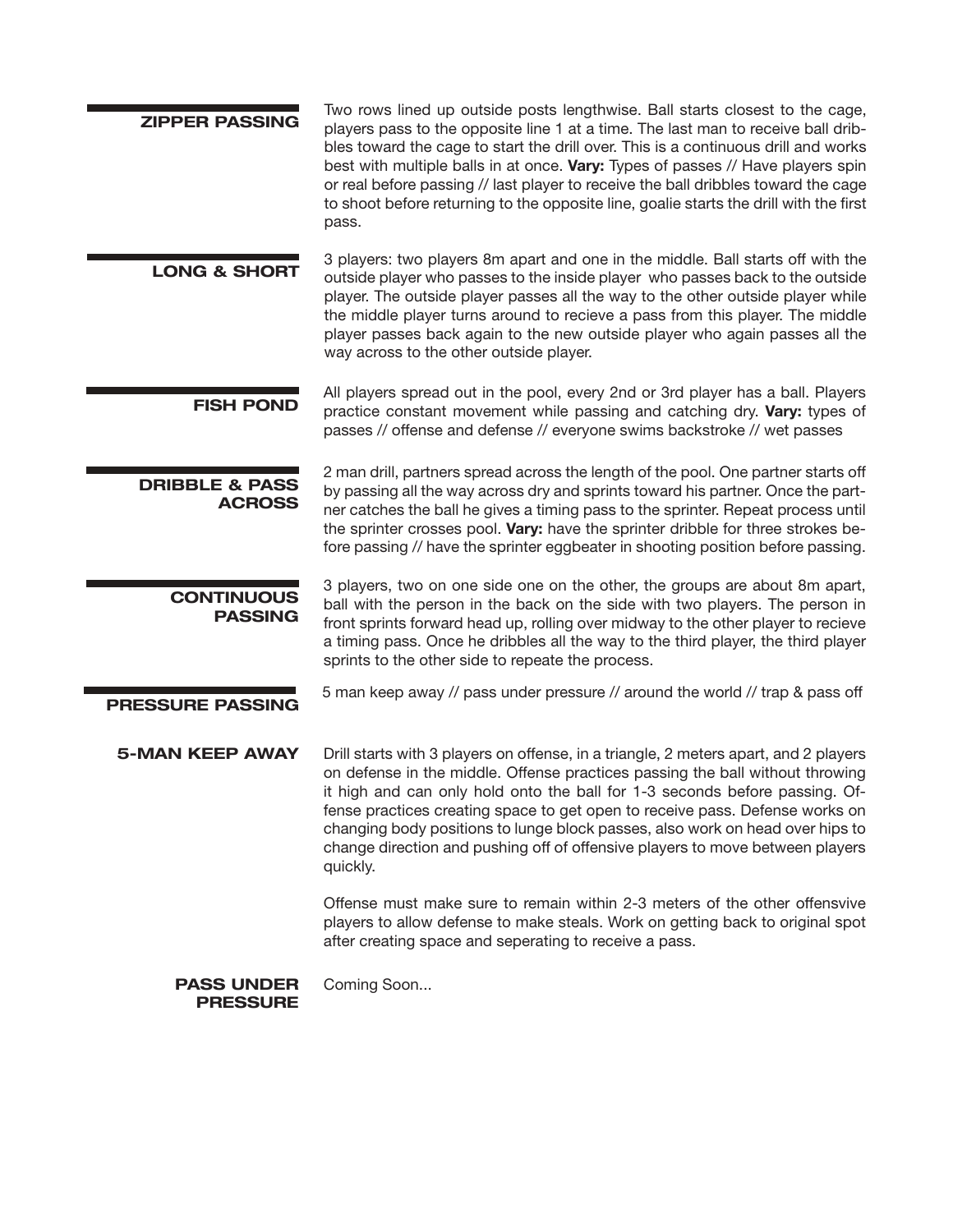| <b>AROUND THE</b><br><b>WORLD</b>         | Players start in Umbrella offense, ball at the 5 spot, defense in the passing<br>lanes. Drill starts with the 5 defender fouling, the player at the 5 position moves<br>the ball one player at a time (from the 5 to the 4 to the 3 to the 2 to the 1) to get<br>the ball into set. All players on offense must time a V-out, creating space from<br>their defender to get an open pass and pass on to the next person. Practice<br>passing a wet pass to the next players' outside hand. Practice switching from<br>right hand to left hand to make a pass. Vary: Have the ball start on the 1 spot<br>going to the 5 into set, or from the 1 to the 5 back to the 1 into set.    |
|-------------------------------------------|------------------------------------------------------------------------------------------------------------------------------------------------------------------------------------------------------------------------------------------------------------------------------------------------------------------------------------------------------------------------------------------------------------------------------------------------------------------------------------------------------------------------------------------------------------------------------------------------------------------------------------------------------------------------------------|
| <b>TRAP &amp; PASS OFF</b>                | Offensive player is trapped at 8-m. between wall and defender. Driver Comes<br>from middle, receives pass, shoots and becomes defender. Passer becomes<br>driver.                                                                                                                                                                                                                                                                                                                                                                                                                                                                                                                  |
| <b>PASSING RELAYS</b>                     | 2-3 man passing laps // triangle passing // 4-square passing // 2 man backstroke<br>passing                                                                                                                                                                                                                                                                                                                                                                                                                                                                                                                                                                                        |
| <b>2-3 MAN COUNTER</b><br><b>PASSING</b>  | 2 or 3 players with one ball line up on the 2 meter line ready to sprint to<br>opposite end of the pool, after 3-4 strokes the player with the ball rolls onto his<br>side with his upper torso out of water while picking ball up from underneath.<br>Pass wet to partner who takes 3-4 strokes and repeats the process, either<br>passing back or passing to the 3rd player. Always pass with the outside hand.<br>Vary: Players have to keep the ball dry the entire time. When catching dry<br>always catch with the inside/ballside hand.                                                                                                                                     |
| <b>TRIANGLE PASSING</b>                   | 3 players line up in a triangle. Start off swimming, the player with the ball drib-<br>bles to begin. When ready player with the ball stops and passes to the next<br>player who stops to catch and pass to the next player. After passing all players<br>immediately swim while watching the ball, prepared to stop and catch at any<br>time. Vary: change directions // change hands.                                                                                                                                                                                                                                                                                            |
| <b>4-SQUARE PASSING</b>                   | 4 players: 2 players in front 4 meters apart, 2 players behind also 4 meters<br>apart. One of the players in front starts with the ball while eggbeating in vertical<br>position. This player passes to the person in front of the other line on the whis-<br>tle. Once the pass is made, the player behind the passer swims in front of the<br>passer, switches body position to eggbeater with hips underneath, and calls<br>to recieve the ball. While he is receiving the ball, the player behind the second<br>passer follows this same process. Continue this process all the way down the<br>pool. Make sure to get hips underneath and square up before catching the ball. |
| <b>2 MAN BACKSTROKE</b><br><b>PASSING</b> | 2 men, one in front swimming backstroke, man in back dribbling with ball.<br>Man in back times gives timing pass to backstroker who immediately catches<br>and passes back. After passing to the backstroker immediately take 2-3 quick<br>strokes while watching for the return pass.                                                                                                                                                                                                                                                                                                                                                                                             |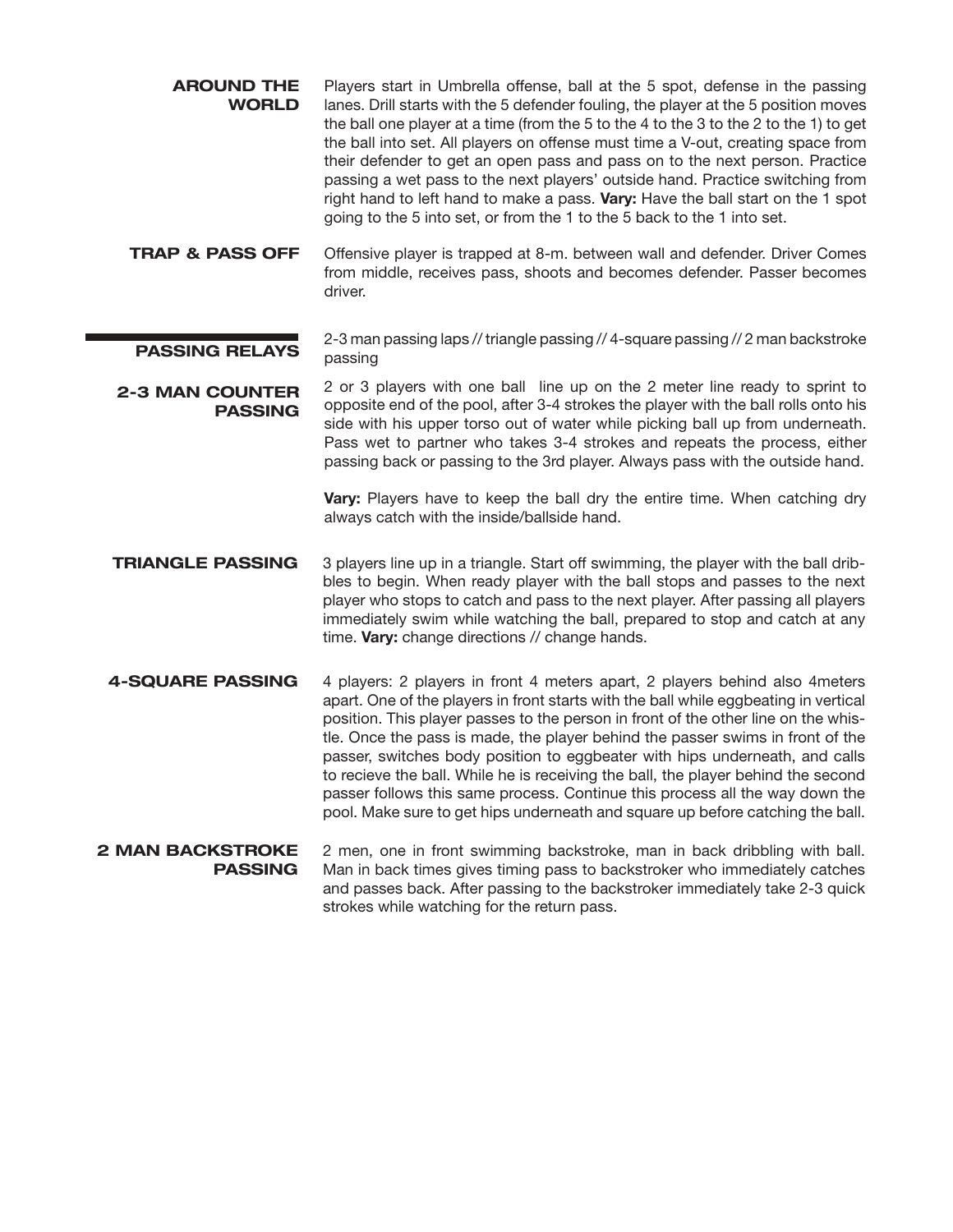### Shooting

mobility // quick 5 // north-south // defending the drive // direct the attack // man drill // 9 man drill // shot after the foul

1 player is the shooter and has to stay inbetween the posts of the cage, as well as saying in between the 2 meter and 5 meter lines. 3-5 other players line up in an umbrella around the shooter, each with a ball. The shooter must catch a ball while moving and take a quick release shot, immediatly start swimming again to get a pass from a remaining player with the ball. The shooter must communicate with the passers and the passers must work on timing passes.

- 5 consecutive shots, work on quick release. Mimic game situations: 5 outside<br>QUICK 5 work passes to a shooter at the 2 position who draws the foul and shoote imwet passes to a shooter at the 2 position who draws the foul and shoots immediatly // Cross pass from the 5 position to the 2 position, quick relese shot // Players receive ball from behind them, practice catching dry, turning, sliding forward, then getting up to shoot.
- Players line up in two line, the first players starting at the 5 meter line with other<br>
NORTH SOUTH Players lining up behind. The player with the hall passes to the first player in the players lining up behind. The player with the ball passes to the first player in the other line who locks the goalie with a fake and passes back for a quick shot. The shooter goes to the end of the opposite line and the drill continues with the other line starting off with the ball.

DEFENDING THE DRIVE Two players line up at 7 meters. Player in front is on offense starts out with the ball, the other player defends and starts off at the waist of the offensive player on either side. Offensive player tries to cut off defense working on road-hog and creating space to get a high percentage shot off. Defense works on getting around offensive player without drawing the ejection to foul or flip the ball out and stop the shot.

DIRECT THE ATTACK Set up umbrella having perimeter players put the ball into the hole and passed back out quickly. 2 meter player then directs the play telling the offensive player whether to shoot, pass back, or swing it down line. Vary: Hole Set communicates non-verbally. // Run a double set.

Shooter on the post and 5 meters away from cage. Partner eggbeaters shooter<br>MAN DRILL down, shooter has to fight to keep head up, after 10 seconds partner tries to completly submerge shooter. Once the shooter has ben completely submerged he has to eggbeater up high for 5 quick passes to catch and shoot quickly.

Shooters at 2, 3, 4 positions. Make two lines of defense, each with 3 players.<br>**9 MAN DRILL** The first line postage obsets a (polarbing and teuring), the Ond line field blacks The first line pesters shooters (splashing and taunting), the 2nd line field blocks the shots. Shooters must learn to shoot under stress and around blockers.

SHOT AFTER THE FOUL Two players at the 7 meter line, one defender and one offender with a ball. The player on offense must eggbeat the player on defense to the 5 meter line and either use a quarter turn to draw the foul or ste-out to the side without drawing a foul to shoot. Vary: Have a passer start the drill, the player on offense either drives up to receive a pass or pretends to drive and rears back to receive a pass to immediatly shoot or draw the foul and then shoot.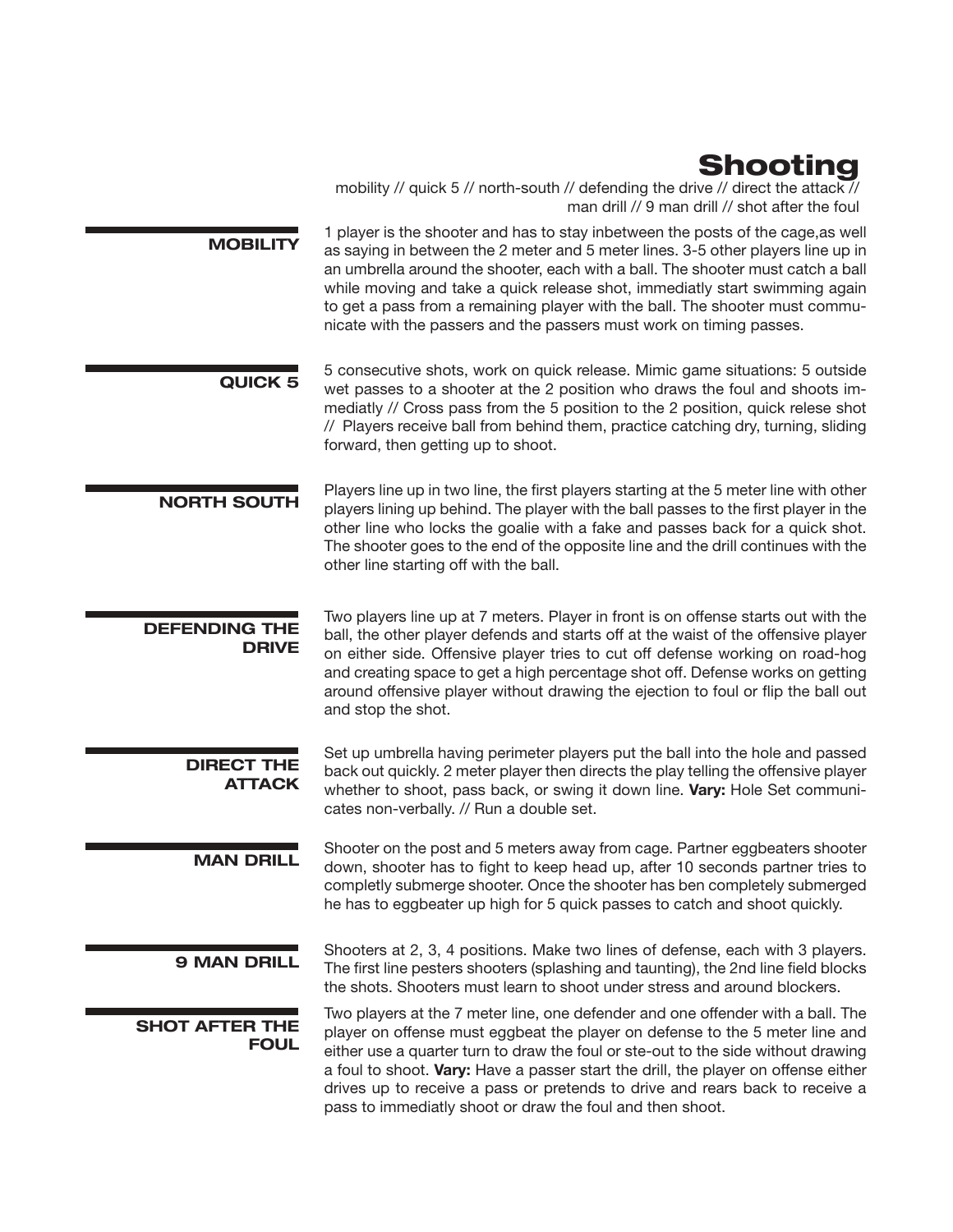### 2-Meter

heavy ball training // animal drill // 5 quick shots // create space // greenie // defense hold and release // piggy back ride

| <b>HEAVY BALL</b><br><b>TRAINING</b> | Eggbeater with ball extended in front for shoulder work. Keep elbows in water<br>to ease rotator cuff tension. Bear hug ball, letting the ball stay level in the water,<br>rotate forward/back/sides. Push the ball from lower chest, Legs are the key,<br>pass to partner, or go for distance. |
|--------------------------------------|-------------------------------------------------------------------------------------------------------------------------------------------------------------------------------------------------------------------------------------------------------------------------------------------------|
|--------------------------------------|-------------------------------------------------------------------------------------------------------------------------------------------------------------------------------------------------------------------------------------------------------------------------------------------------|

2 meter offender vs. 2 meter defender, no fouls. Defender starts off fronting, 2 meter offender must get the front and pracice sealing, creating space, stepping out, turning, drawing the ejection, etc.

Vary: Offensive player must score 5 shots on a a goalie before rotating.

**5 QUICK SHOTS** Players line up in two line, the first players starting at the 5 meter line with other<br>5 QUICK SHOTS players lining up behind. The player with the hall passes to the first player in the players lining up behind. The player with the ball passes to the first player in the other line who locks the goalie with a fake and passes back for a quick shot. The shooter goes to the end of the opposite line and the drill continues with the other line starting off with the ball.

Two players line up at 7 meters. Player in front is on offense starts out with the<br>
CREATE SPACE ball, the other player defends and starts off at the waist of the offensive player on either side. Offensive player tries to cut off defense working on road-hog and creating space to get a high percentage shot off. Defense works on getting around offensive player without drawing the ejection to foul or flip the ball out and stop the shot.

Set up in an umbrella having perimeter players put the ball into the hole and<br> **GREENIE** access healt and multiple had been almost the Constantinoplayers have almost a directe passed back out quickly by the 2 meter player. The 2 meter player then directs the play telling the offensive player whether to shoot, pass back into set, or swing it down line so that the wing can put the ball into set.

> After the 2 meter player draws the foul have him practice breaststroke kick back into his defender to create space and immediatly stepping out or swimming out towards the perimeter player with the ball to receive a dry pass and take a quick shot.

**Vary:** Hole Set communicates non-verbally. // Run a double set.

DEFENSE HOLD AND RELEASE Defender starts off fronting, practices hold and release, pulling the offender's arms down, hand fighting to control the inside. Defender practices holding no longer than 3 seconds before immediatly showing a hand to deny passing lane and let ref know they are not holdig. Make your presence known on defense. You control the water.

Vary: After releasing the hold, practice pushing away fron offender, keeping hips on top of the water, regaining the front, and then hold and release again.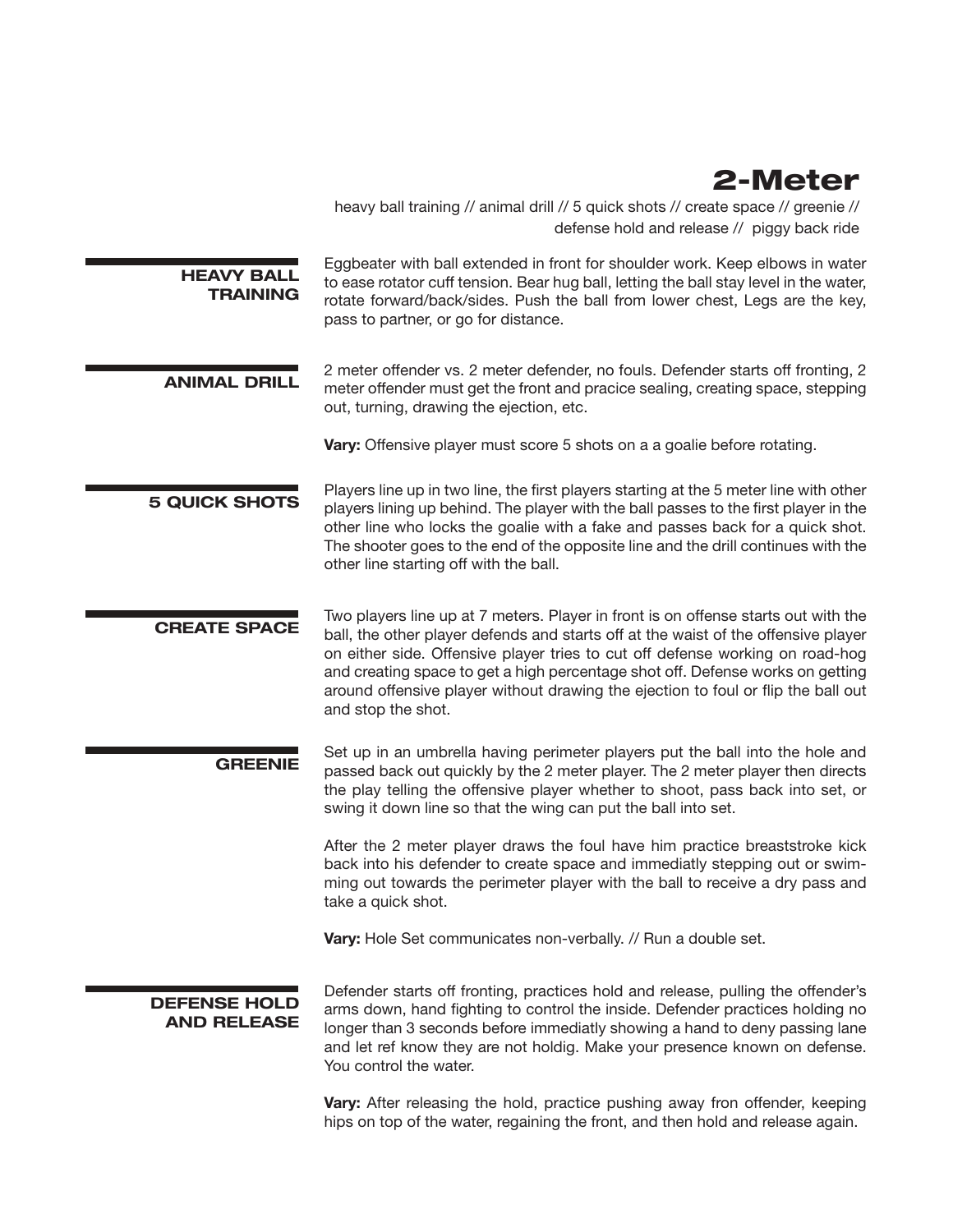Offensive player must complete a set of turns with defender holding onto back,<br>PIGGY BACK RIDE recetions turning while keeping his boad above water. After a offensive player practicing turning while keeping his head above water. After a offensive player completes a set of turns work on either taking shots (while legs are tired) or receiving the ball and turning the defender to draw an ejection.

> Vary: Further tire out legs by defender trying to submerge offender while the offender resists as long as possible.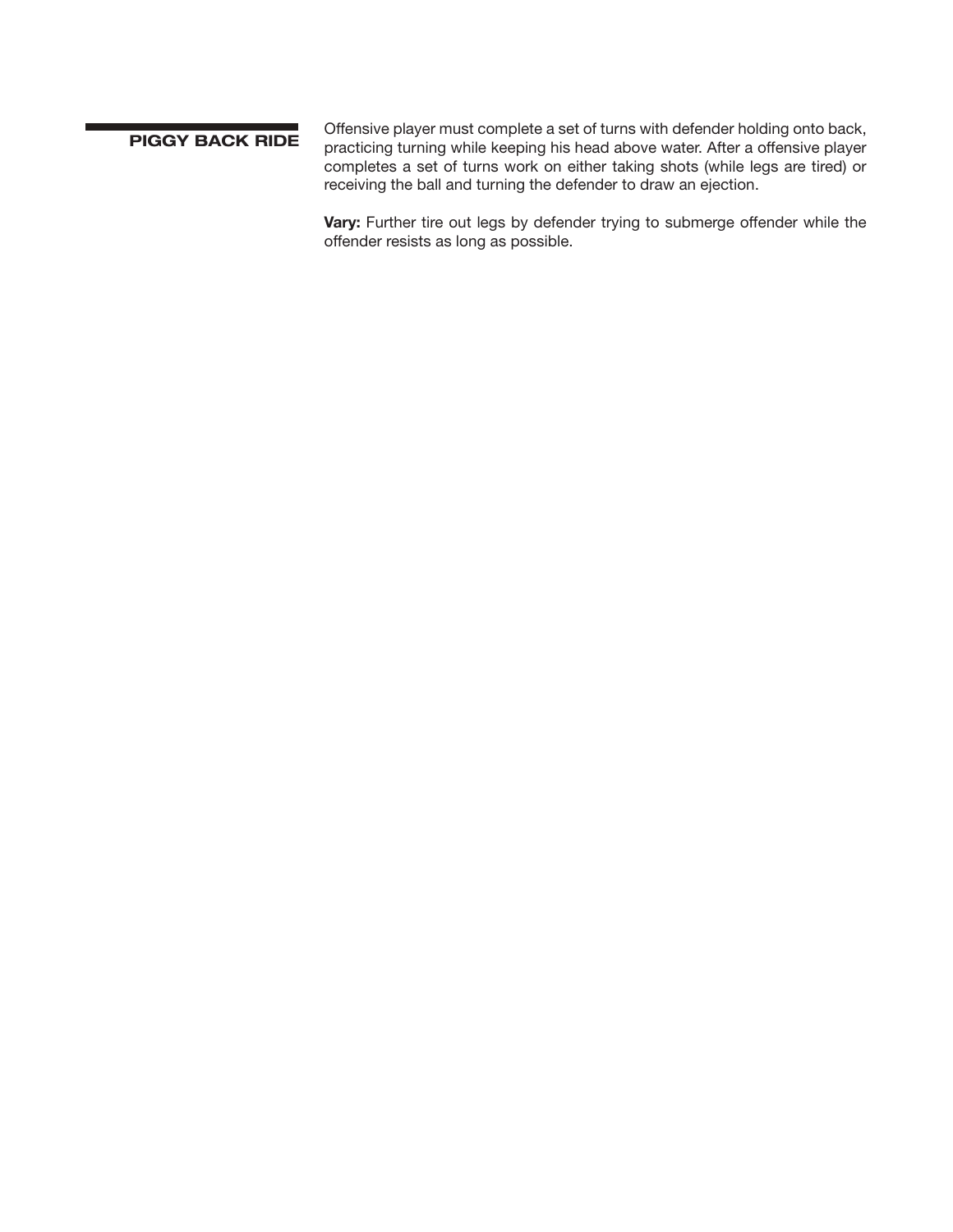#### Counter Attack

counter dry // 3-man keep away // the revolver // 3 on 2 counter // continuous counter

COUNTER DRY Offense counters across pool and passes 6 dry passes before shooting. Once the ball is shot the players counter immediately and shooter wings out. Goalie passes to the shooter and the shooter passes to the next person and the drill continues going the other direction. If ball is ever wet players must drop the ball and counter to the opposite direction while goalie retrieves the ball.

> Players work on catching, immediatly passing down line, while contiunuing to move foward. Players also focus on sprinting heads up with their heads on a swivel so that they know where the ball is, who they can pass to once they receive the ball, and when the ball is shot so they can quickly counter to the opposite direction.

3 players, 1 player starts off with the ball and gives a nuetral pass between<br>3 MAN KEEP AWAY the other two players Minishayer player asts the ball because officers and the other two players. Whichever player gets the ball becomes offense and counters to the other side of the pool, road hogging the defender so that he cannot get the ball. While countering, the player must pass the ball back to the original passer to work on creating space and getting the ball back again. Complete as many passes in a row as possible before shooting. If the defender steals the ball he becomes the passer starting the drill again giving a neutral throw to the other two players. Change the direction of the counter attack every time the ball is stolen or a shot is taken.

Offense swims in a counter clockwise circle on one half of the pool. The goalie<br>THE REVOLVER at the official of half and access continuously to the closest player as offered starts off with a ball and passes continuously to the closest player on offense coming from the goalies left. Passes are wet or dry. The player who receives the ball passes back immediatly to the goalie and continues swimming counter clockwise, the defenses presses out hard trying to steal the ball. When goalie yells break the open offender wings out while every one else counters. Either shot is taken or the defense gets ball and becomes offense on the other side.

2 defenders on the 4-m. 3 offense on half. Vary: amount of movements that can<br>3 ON 2 COUNTER be made ave 6 movements that  $\frac{1}{2}$  on 2 at a Vary: and trailer line to go an be made ex: 6 moves to shoot. Vary: 4 on 3 etc. Vary: add trailer line to go on second whistle.

**CONTINUOUS COUNTER**  3 sets of teams. First team of 3 players wearing white caps start at half with the ball. 2 players on blue team defend the cage on one side, 2 players on the red team defend the cage on the other side, extra players for all teams line up on the wall at half tank. White begins by attacking blue, once the ball crosses the half court line a blue defender from the side of the pool swims straight across the pool at half until he reaches the center of the cage and then turns to help his other 2 defenders. Once white shoots or loses the ball blue counters on red. White remains on defense where they shot, whichever white player shot or lost the ball returns ot the wall at half and waits to be the trailing defender when red counters next.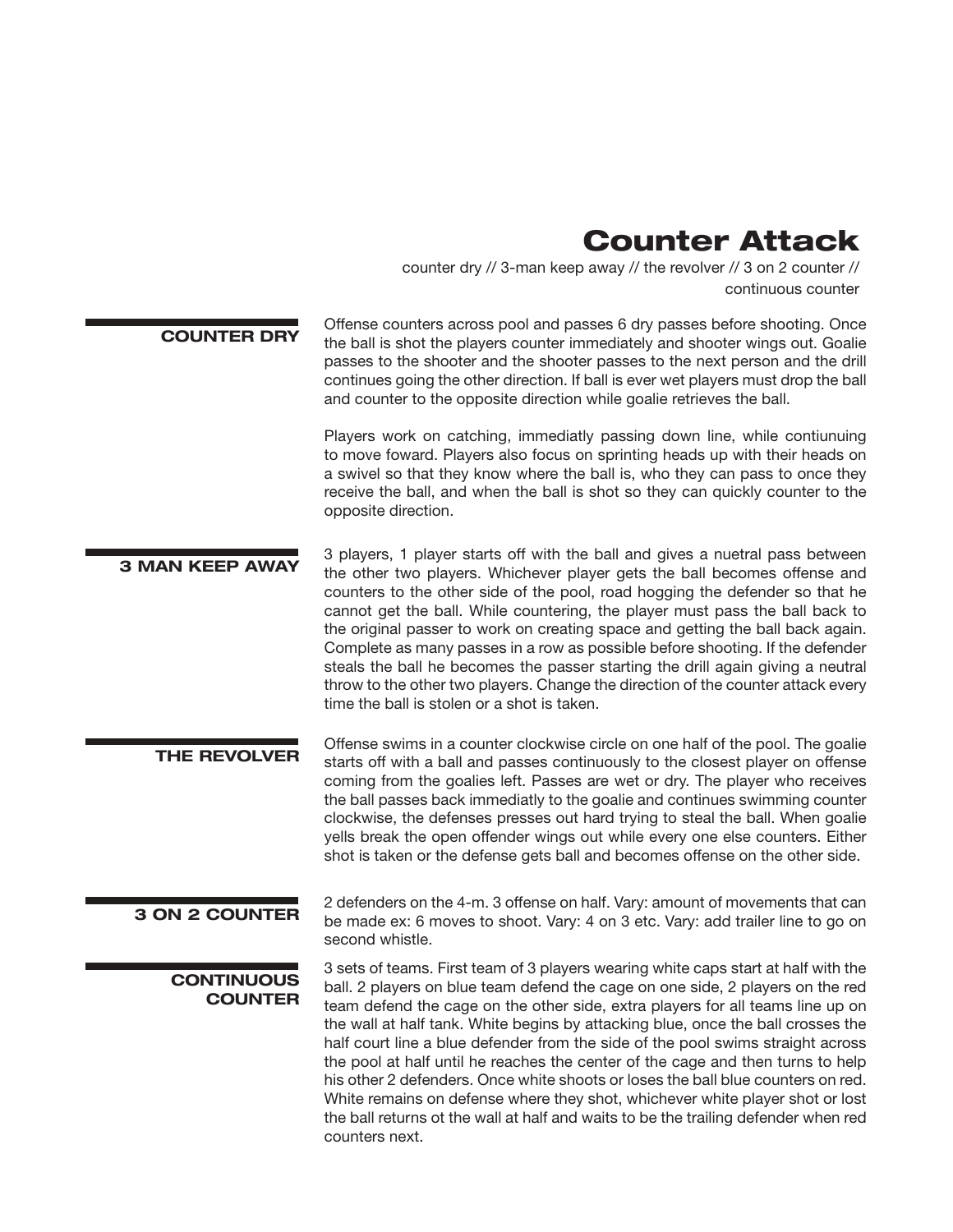#### Goalie

goalie laps // hit the spot // head shot // kill the goalie // block the lob // bombartment // red light green light // balls up // 2-m walk // water jug // 2 meter steals // ladders aka drowning chipmunk // follow the ball lunges // cage roll

Immediatly after warm-up goalies start off with some more leg intensive laps to<br>
GOALIE LAPS and ready for boary log worker to get ready for heavy leg workout.

> Double jumps: Being by sculling facing forwards, jump as high as possible with both hands shooting straight up. While keeping the torso high out of the water, the goalie brings the arms down to splash the water. and immediatly bring one arm back up to lunge block either left or right, turning their heads as if to watch a ball. Regain hips by sculling forwards, then repeat this process lunging to the opposite side next time.

> Lunges: Goalie starts laps sculling sideways with hips in front of them. Work on using the forward leg to pull water, use hands to push toward the direction you are lunging, turn head to keep your nose on the imaginary ball while keeping chest from turning.

- Goalie pracices long distance passes to a floating bicycle intertube or swim-<br>HT THE SPOT expression procedule forward into a simple with averaince You are bounding proline against ming noodle fomred into a circle with pvc pipe. You can have two goalies practice this across the pool. Vary: make it a game by awarding the goalie one point for hitting the spot, if the goalie misses the other goalie gets to shoot a cross cage shot, if the goalie scores on the shot he gets 2 points.
- Goalie practices taking halo shots from a shooter, blocking the ball only with his head or torso. If the shooter is at the 4 meter work on continuous quick wrist shots. Vary: Have the shooter be at either wing, goalie make sure eggbeaters up with both hands out to stop all shots with torso.
- Players line up in 3 lines, on both posts and at center cage, on the 5 meter<br>KILL THE GOALIE is the first player in the middle line about a bela about the goalie was an line. The first player in the middle line shoots a halo shot, the goalie works on blocking the shot down into the water and quickly swimming the ball beyond outside of the cage posts. As soon as the middle player shoots the first two people in both of the outside lines charges the goalie to rebound the shot and score. The goalie must swim clear of the defenders and be able to pass to the first player in the middle line without losing the ball or going beyond the goal line.
	- Two lines of players at both wings, have one wing drive in towards the cage and<br>BLOCK THE LOB pick up the ball to fake a near side shot. If the goalie overplays the near bar the shooter takes a cross cage lob. Goalie works on never allowing a near side shot to go in and falling back and sweeping the lob out. After the wing on one side shoots the first player in the opposite line immediately goes. The goalie must quickly get into postiion to block the new shooter.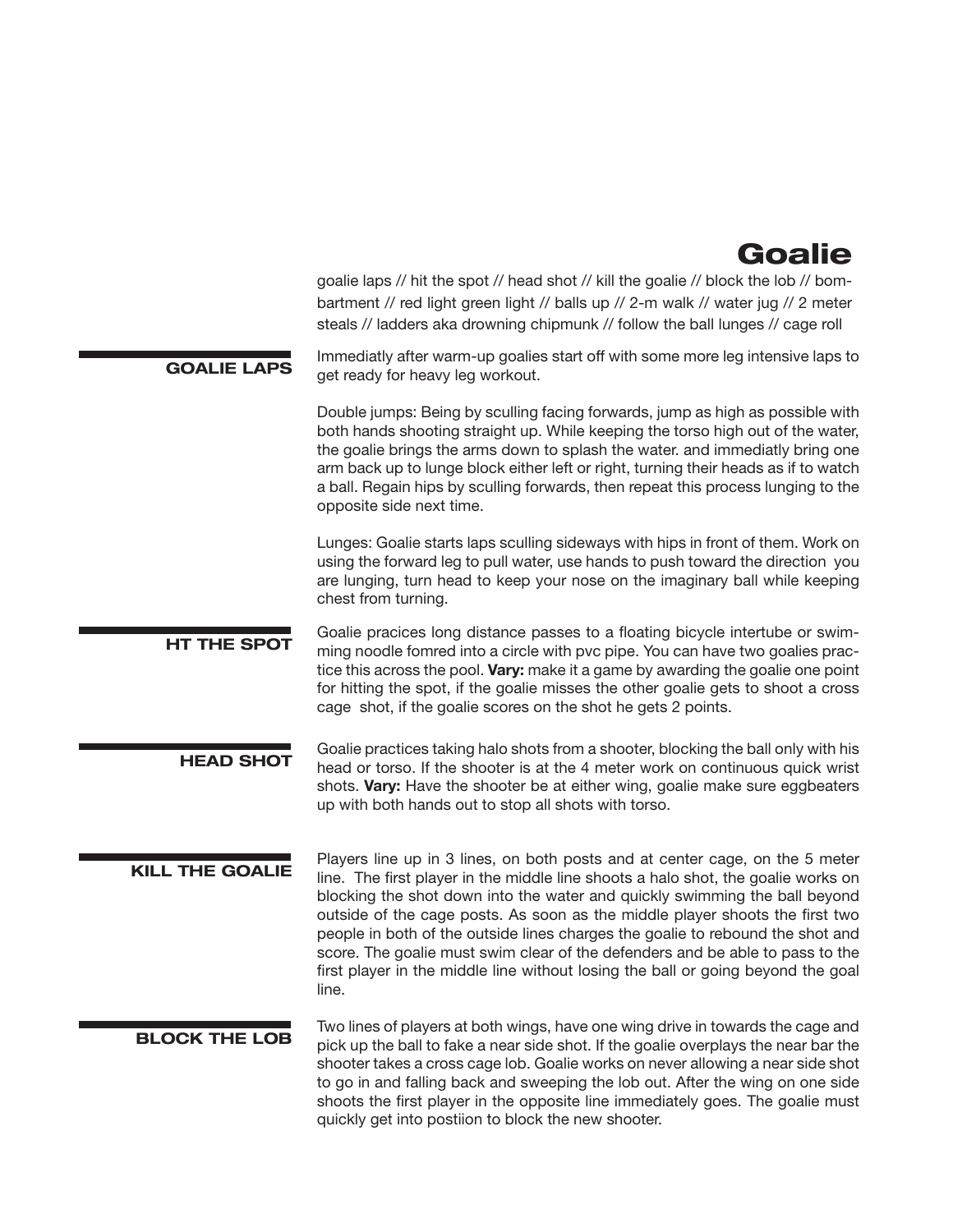| <b>BOMBARTMENT</b>                     | Players line up in an umbrella, each player has a ball. One player takes a<br>shot on the whistle starting from a wing. Goalie works on blocking a shot and<br>quickly getting in position to stop the next one. Shooters work on high corner<br>cross cage shots. Vary: On the whistle shooters drive in for wet shot instead of<br>perimeter shot. Vary: line of shot blockers in front of perimter shooters.                                                                                                                                                                                                                                      |
|----------------------------------------|------------------------------------------------------------------------------------------------------------------------------------------------------------------------------------------------------------------------------------------------------------------------------------------------------------------------------------------------------------------------------------------------------------------------------------------------------------------------------------------------------------------------------------------------------------------------------------------------------------------------------------------------------|
| <b>RED LIGHT GREEN</b><br><b>LIGHT</b> | Players line up on the 2 meter line, each with a ball ready to sprint across the<br>pool. Coach blows one whistle to signify the players should stop, pick up the<br>ball, and lock the goalie. Coach blows the whistle a second time to signify the<br>players should continue their dribble drive. Coach blows two quick whistles to<br>signify all players have the green light to shoot. Goalie blocks as many as he<br>can. Goalie stays alive longer if the shots are from outside of 7 meters.                                                                                                                                                |
| <b>BALLS UP</b>                        | Conditioning drill used ideally with 3 balls of varying weight (1 regular ball, 1<br>lightly wegihted ball, 1 weighted ball). Player or coach stands on the pool deck<br>and starts with the regular ball, goalie eggbeters immediatly in front with both<br>hands out. Drill begins by throwing the ball down to the goalie who catches it<br>with both hands and without dropping lower into the water eggbeaters the ball<br>back up to the coaches extended hands. The goalie must place the ball into the<br>coaches hands while touching the ball with both of his own hands, he cannot<br>push the ball up with one hand or toss the ball up. |
|                                        | After three passes with the regular ball coach immediatly switches to the<br>medium ball for three passes, the heavy ball for three passes, back to medium,<br>back to light. Goalie should work legs to exhaustion every time with a 3-5<br>minute break before starting again.                                                                                                                                                                                                                                                                                                                                                                     |
|                                        | Vary: It is the coaches job to make the goalie work as hard as possible through<br>encouragement. The drill is harder the higher the coach holds his hands or the<br>amount of passes the goalie has to eggbeater up.                                                                                                                                                                                                                                                                                                                                                                                                                                |
| <b>2 METER WALK</b>                    | The goalie starts on the 2 meter line, both hands extended, body facing the<br>coach on the pool deck. The coach begins by passing the goalie a ball, the<br>goalie catches the ball with both hands, turns his body to eggbeater forward<br>for 2 meters remaining as high as possible out of the water. Once the goalie<br>has traveled 2 meters the coach calls for the ball, the goalie turns, gets up even<br>higher to pass, drops for a second until the coach passes the ball again to go<br>another 2 meters forward.                                                                                                                       |
|                                        | The goalie must work on staying up as high as possible for the whole 2<br>meters and then working hard to breast stroke kick up one more level. While<br>eggbeatering the 2 meter walk, the goalie tries to stabilize his upper body so<br>that it is not titling or waving.                                                                                                                                                                                                                                                                                                                                                                         |
|                                        | <b>Vary:</b> Use a weighted ball // Have goalies wear a weighted belt.                                                                                                                                                                                                                                                                                                                                                                                                                                                                                                                                                                               |
| <b>WATER JUG</b>                       | Goalies fill up a water jug with as much water as they can eggbeat above<br>their head, keeping their head and shoulders out of the water. Goalies start by<br>tipping the water jug over to let water out while extending the jug above their<br>head and continue to eggbeater higher until all of the water is out.                                                                                                                                                                                                                                                                                                                               |
| <b>2 METER STEALS</b>                  | 2 meter offense and defense at set, 1 or more perimeter passers from different<br>postions work on putting the ball into set. Goalie works on sweeping the ball<br>away without committing a foul.                                                                                                                                                                                                                                                                                                                                                                                                                                                   |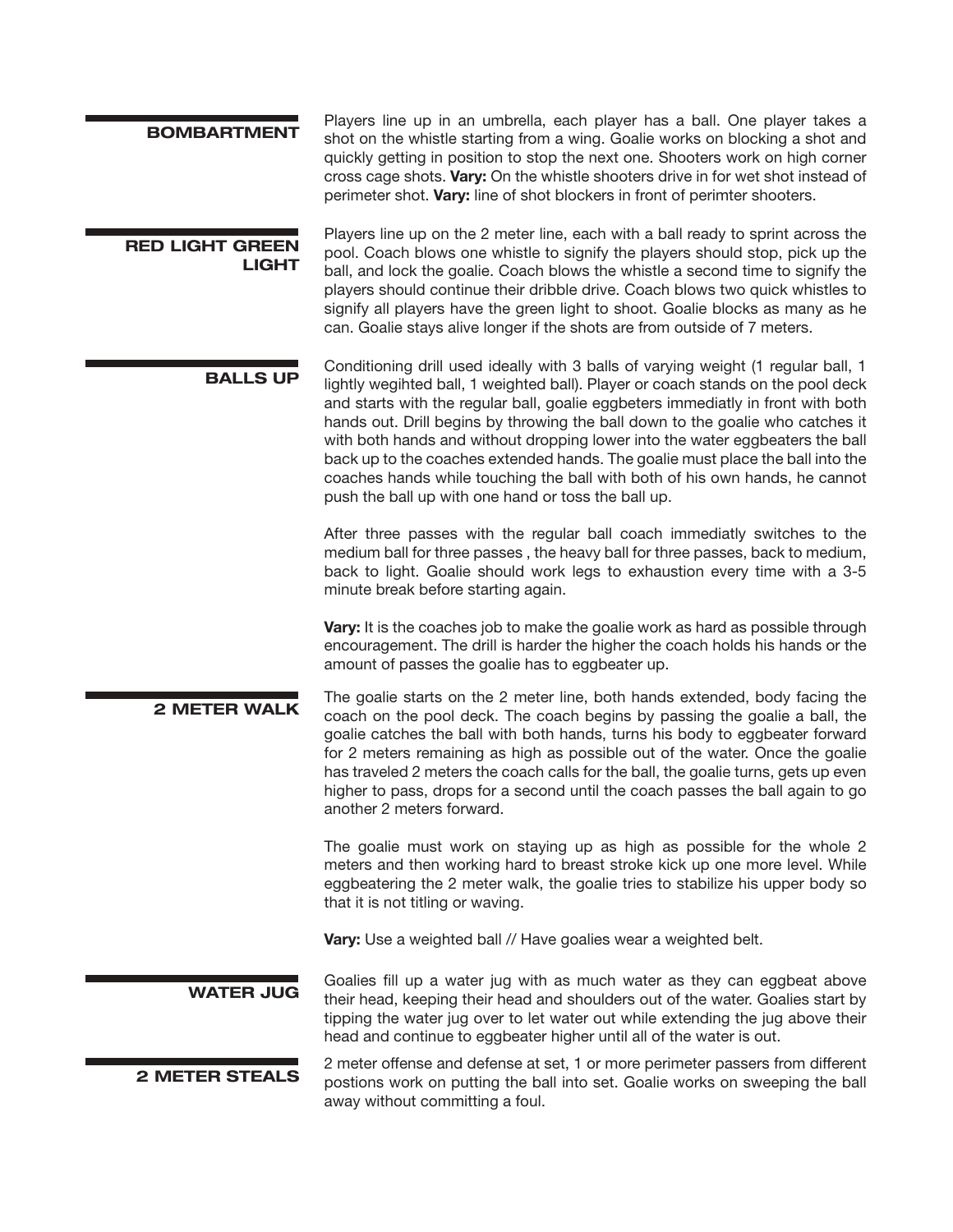| <b>LADDERS AKA</b><br><b>DROWNING</b><br><b>CHIPMUNK</b> | Drill can be run with one or two goalies on a cage at a time. Best if coach is<br>present. Goalie Eggbeaters torso high out of the water and reaches with one<br>hand to touch the cage while the other hand stays low. Once the goalie touches<br>the cage he immediatly brings his hand down to splash the water while bringing<br>his opposite hand up to the cage bar. Continuing this motion for a set priod of<br>time or a set number of touches. This drill should look like the goalie is coimbing<br>a ladder but often looks like he is a drowning chipmunk in the beginning. |
|----------------------------------------------------------|------------------------------------------------------------------------------------------------------------------------------------------------------------------------------------------------------------------------------------------------------------------------------------------------------------------------------------------------------------------------------------------------------------------------------------------------------------------------------------------------------------------------------------------------------------------------------------------|
| <b>FOLLOW THE BALL</b><br><b>LUNGES</b>                  | Drill can be run with one or two goalies on a cage at a time. Goalie starts mid-<br>cage sculling with tightly coiled knees ready to lunge. Coach signals which way<br>goalie lunges by holding a ball either left, right, or up. Goalie must lunge all the<br>way to the corners when directed, splash the water on the way down and get<br>back to the middle of the cage with hips set ready to go again immediatly.                                                                                                                                                                  |
| <b>CAGE ROLL</b>                                         | Goalies roll the ball along the length of the cage bar, work on having the ball be<br>flat against the front of the bar, not on the bottom or corner of the bar, work on<br>staying up at the same height the entire time. Rest between going one direction<br>and coming back. In-between 1 set of cage rolls, have the goalies practice<br>passing to themselves by bouncing the ball off of the top bar and catching it to                                                                                                                                                            |

keep them focused and lightly using their legs.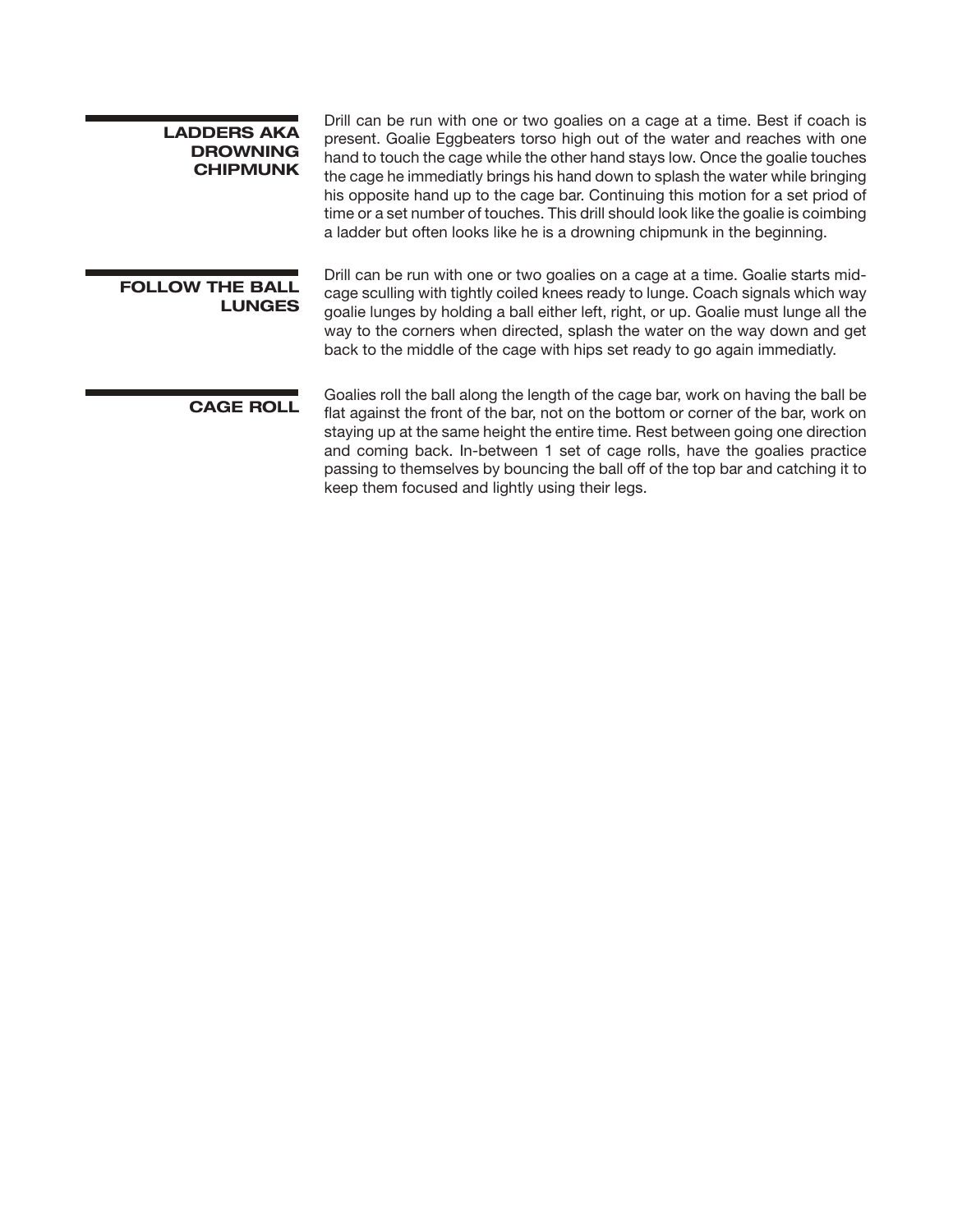## Scrimmage Situations

4-man scrum // shooter trails // tug of war // continuous 6-on-5 // round robin

| <b>4-MAN SCRUM</b>          | Scrum - a place or situation of confusion and racket; hubbub; short for<br>scrummage, a variation of scrimmage. Start playing 1/2 court scrimmage (4 on<br>4). If defense steals the ball offense gets it back as a corner throw. If offense<br>scores they take it up top. If goalie stops offensive shot both teams counter to<br>the opposite side of the pool. |
|-----------------------------|--------------------------------------------------------------------------------------------------------------------------------------------------------------------------------------------------------------------------------------------------------------------------------------------------------------------------------------------------------------------|
| <b>SHOOTER TRAILS</b>       | Normal scrimmage except that whoever shoots the ball or loses the ball has to<br>touch the cage of the opposing team before countering to defense.                                                                                                                                                                                                                 |
| <b>TUG OF WAR</b>           | Normal scrimmage except that every goal scored against you takes away one<br>of your points. So if you are playing first team to reach 5 points wins and your<br>team scores 4 points but the other team scores 2 points, you still need 3 points<br>to win.                                                                                                       |
| <b>CONTINUOUS</b><br>6 ON 5 | Setup regular 6 on 5 offense and defense, except that one player on offense<br>wears a goalie cap and is all time offense. When the ball changes directions<br>the player with the goalie cap will still be on offense and there will always be a<br>6 on 5 advantage.                                                                                             |
| <b>ROUND ROBIN</b>          | 3 different teams of players, 2 teams play at once, winners keep playing while<br>losers have to do up and outs or a different endurance exercises.                                                                                                                                                                                                                |